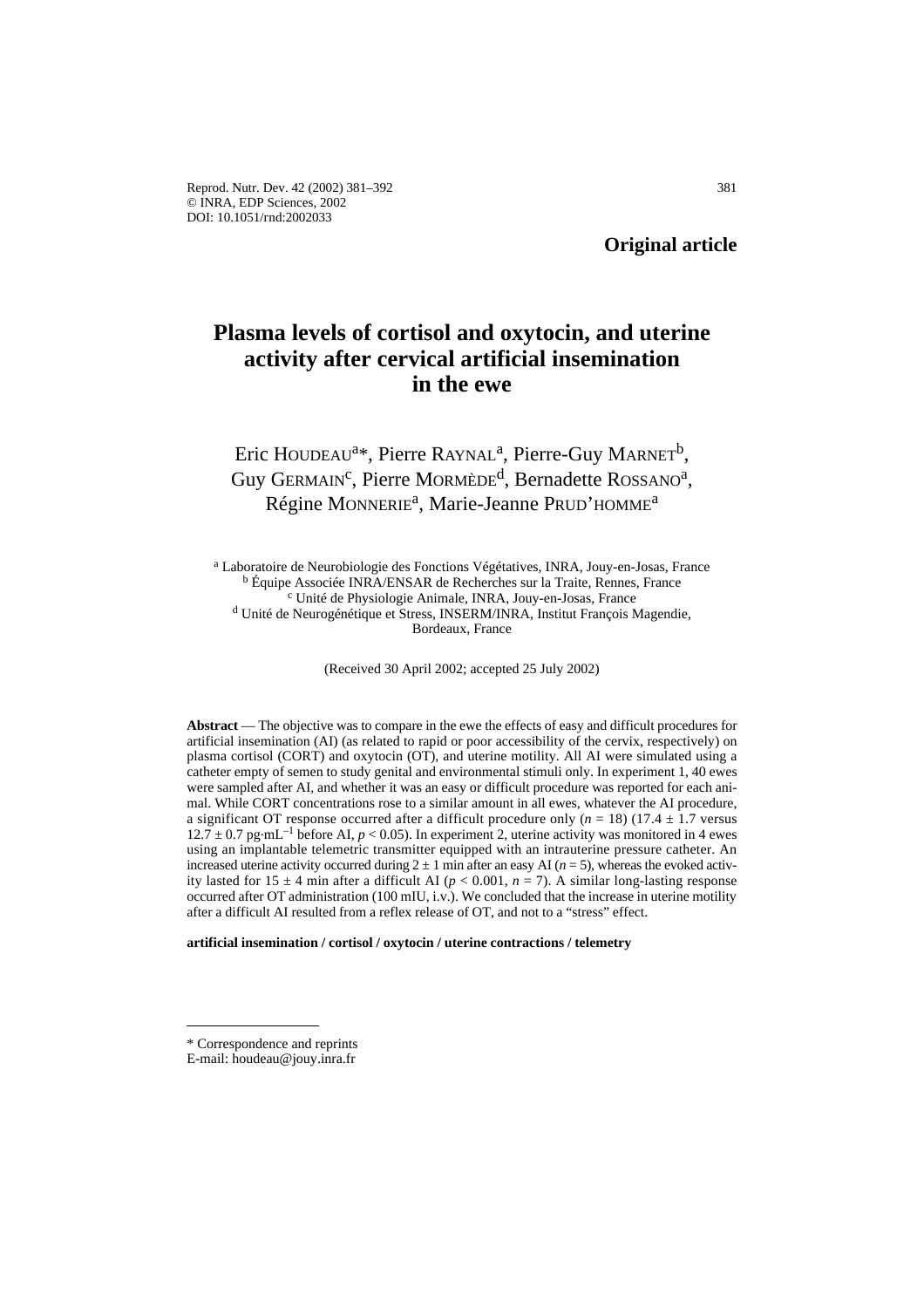# **1. INTRODUCTION**

In mammals, it is well established that uterine contractions facilitate the transit of spermatozoa through the female genital tract [8, 18, 22]. However, excessive uterine motility or an abnormal propagation of contractions along the uterus may compromise correct sperm transport towards the oviducts, and reduce fertility in ewes [27, 47] as in women [22, 25].

In the ewe, the structure of the cervical canal complicates transcervical or intrauterine artificial insemination (AI), and semen is usually deposited in the posterior cervical os (i.e. cervical AI) [4, 16]. However, reduced fertility is commonly observed using this procedure when compared with mating or the laparoscopic intrauterine deposition of semen [4]. It has been reported that an increase in uterine activity occurs in response to mechanical stimulation of the vagina during the periovulatory period [34], or following estrogen pretreatment [21], since it is well known that ovarian steroid levels modulate genital sensory nerve reflex pathways [37]. In the estrus ewe, this supports the idea that a change in the motor pattern may occur when the speculum is inserted and opened into the vagina, and may account for low fertility when this procedure is used for cervical AI. According to earlier studies, vaginal dilation at estrus is effective in evoking a reflex release of oxytocin (OT) from the pituitary gland [1, 35, 38], which in turn stimulates uterine motility [12]. In the ewe, although Prud'homme and Rousseau [34] reported that a hypophysectomy abolished the uterine response to vaginal stimulation with a speculum, suggesting a reflex release of OT, no study has investigated OT secretion during routine procedures for cervical AI in this species.

On the contrary, an impairment of sperm transport has also been reported in manipulated ewes [31, 46], which was attributed to a stress effect during handling for AI [17]. Using electromyography, Van der Weyden [49] reported that environmental disturbances during estrus (such as the presence of an observer in the stable) induced an increase in uterine activity. Since plasma cortisol (CORT) levels remain unchanged after mating in the ewe, and that uterine motility was not stimulated, or very briefly (less than 1 min) [12], it is suggested that the absence of normal mating stimuli, together with stress during the AI procedure, may affect uterine motility for a long period.

During cervical AI in ewes, easy conditions for insemination require rapid localization of the cervical entrance, site of semen deposition, the limitation of vaginal stimulation with the speculum, and minimum additional stress [4]. However, factors such as difficulties in restraining the animal after insertion of the speculum, or poor accessibility of the cervical entrance lead to difficult conditions for AI, and may enhance stress as well as the intensity of vaginal stimulation. The aim of the present experiments was to compare the effects of easy and difficult procedures for cervical AI in ewes on (i) CORT and OT levels when AI was carried out during routine zootechnical procedures, and (ii) intrauterine pressure changes, used as an index for uterine motility. In order to study genital and environmental stimuli only, AI was simulated using a catheter empty of semen.

# **2. MATERIALS AND METHODS**

#### **2.1. Animals and treatments**

Forty-four Prealpine ewes were obtained from the Institut National de la Recherche Agronomique (INRA, France) breeding colony. All animals were adults (aged 2 to 5 yr), 14 were primiparous and 30 multiparous (1 to 3 lambs) and weighed about 55 kg (range: 49 to 72 kg). They were housed under natural light conditions, and all animals were fed a standard diet for nonpregnant ewes, with water ad libitum. Estrus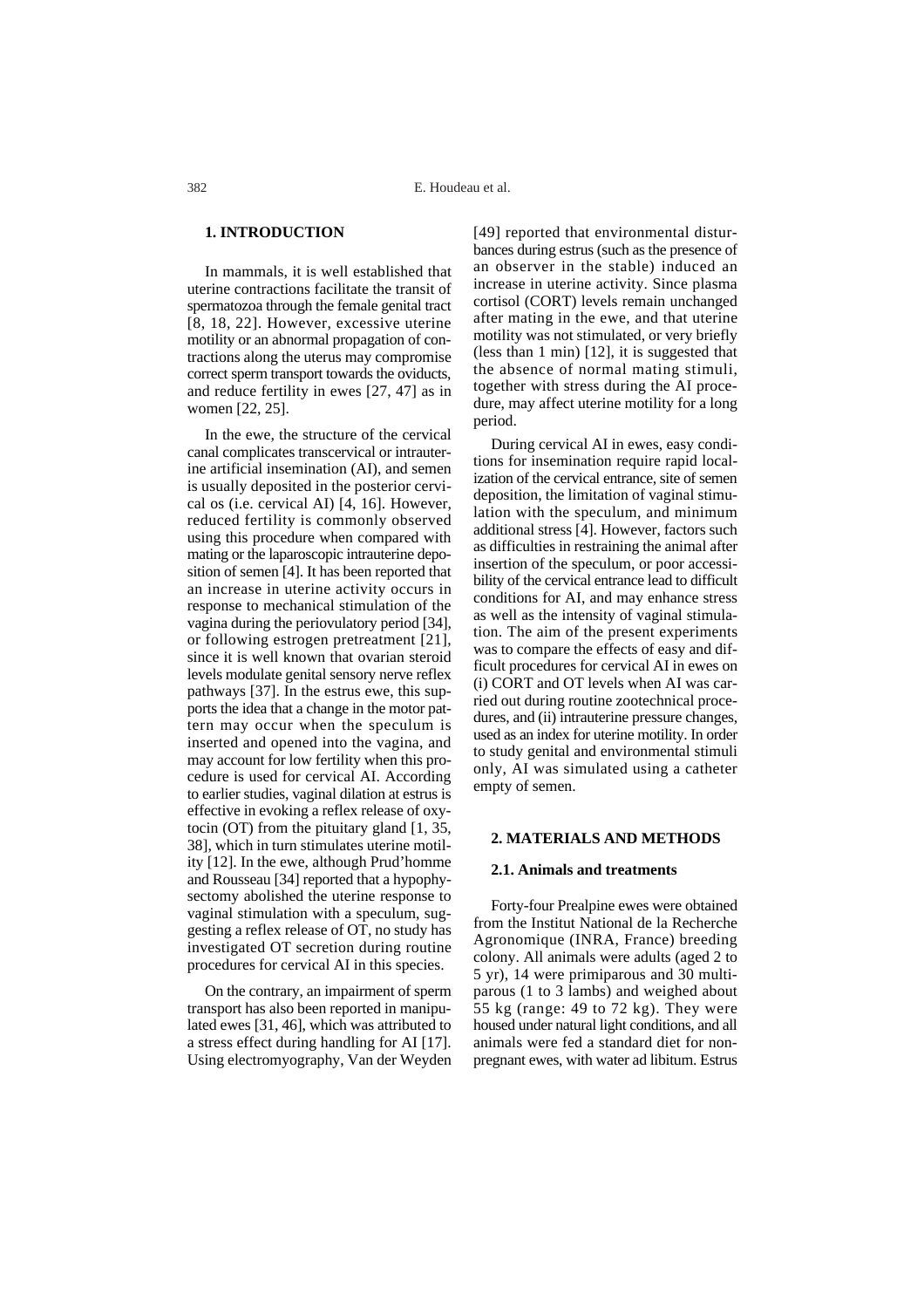synchronization was obtained by intra-vaginal sponges containing 40 mg of a progestagen analog (Fluorogestone Acetate; Chrono. Gest, Intervet, France) for 14 days, followed by equine chorionic gonadotrophin (eCG) injection (400 IU, im). Under these conditions, estrus was obtained 36 to 48 h after sponge removal and the optimum time for a single insemination was  $55 \pm 1$  h after eCG injection [4]. The handling of ewes for AI and surgical procedures for telemetry were performed in compliance with the recommendations of the Food and Agriculture Organization of the United Nations and French laws concerning the protection of animals.

#### **2.2. Experiment 1**

# *2.2.1. Artificial insemination and blood sampling*

In a group of 40 ewes, animals were handled for cervical AI as for a standard procedure. Estrus synchronization was performed in groups of 10 ewes at 24 h intervals, so as to enable the insemination of all animals  $55 \pm 1$  h after the injection of eCG [4]. The day before the experiment, the animals were housed in individual boxes near the site where AI would take place. All AI were performed with a standard cervical AI procedure in ewes [4]. All AI were carried out using an empty catheter, with the same operator, and two technicians securely held the animal by putting the hind legs over a rail. Blood samples were collected using sterile, evacuated Vacutainer heparinized tubes (Becton Dickinson, Meylan, France). The ewe was removed from the box, and a control blood sample was taken 1 min before handling for AI. The speculum (IMV, L'Aigle, France) was introduced 8 to 10 cm into the vagina, and was carefully opened (2 to 3 cm according to the individual) to localize the entry of the cervix. When AI was completed, the ewe was carefully placed on the ground and returned to its box. A series of blood samples were then taken at 5, 10, 15, 20, 30 min, 1 and 2 h after AI. The samples were placed on ice and then centrifuged for 15 min at  $2000 \times g$  at 2–4 °C within 30 min of sampling. Plasma samples were stored at  $-80$  °C until the hormone assays. The total duration of AI, from insertion to withdrawal of the speculum, was measured as the mean  $(s)$  ± SEM. During AI, the intensity of genital stimulation was scored in relation to: (1) "easy AI", when the operator reported easy localization of the cervix entrance before insemination, (2) "difficult AI", when the operator described difficulties in localizing the cervical entrance with the speculum before inserting the catheter.

## *2.2.2. Hormone assays*

Plasma CORT concentrations were measured on duplicate samples using a radioimmunoassay (RIA), as described by Conte-Devolx et al. [6], after ethanol extraction. The antibody, a gift from Charles Oliver (Marseille, France), was raised in rabbits, and exhibited 6% cross-reactivity with corticosterone. Tritiated cortisol  $([1,2,6,7^{-3}H]$ cortisol, Amersham, England) was used as the tracer and dextran-coated charcoal as the adsorbant for the unbound fraction. The detection limit was of 0.1 ng $\cdot$ mL<sup>-1</sup>. The intra- and inter-assay coefficients of variation were 7.3 and 12.3%, respectively. The results were expressed as mean plasma concentrations (ng $\cdot$ mL<sup>-1</sup> ± SEM).

Plasma OT concentrations were determined using EIA, as previously described by Marnet et al. [30]. Because of the short half-life of OT (half-distribution: 2 to 4 min, and half-elimination: 20 to 25 min according to species [15, 19, 41] including ewes (P.-G. Marnet, unpublished data), plasma levels were measured in the samples collected during the 20 min period after AI. Briefly, OT was extracted from 500 µL of plasma using a C18 sep-pak extraction cartridge (millipore), eluted on methanol and vacuum-dried under centrifugation (speed vac, Sauvant).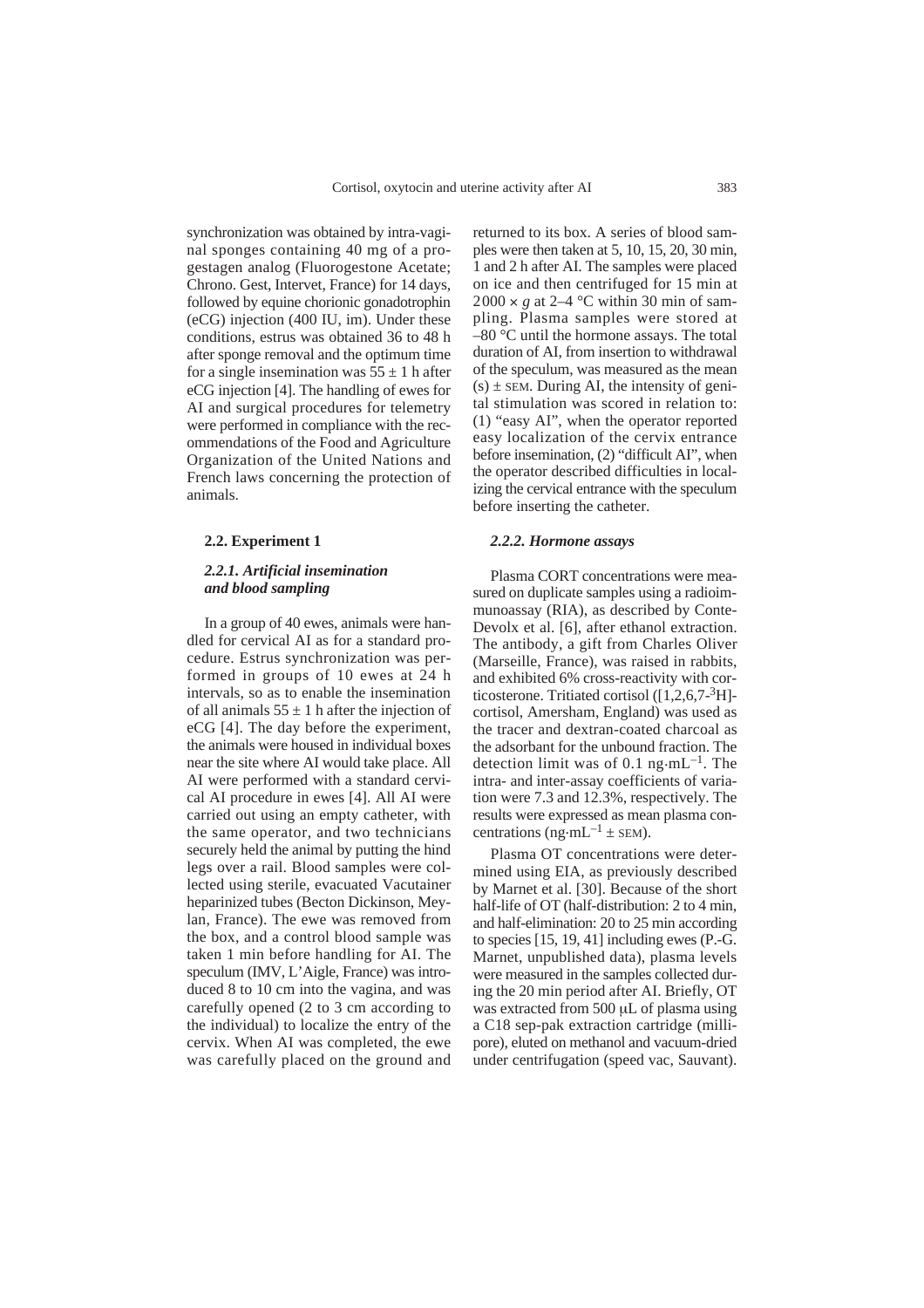EIA is a competitive immunoassay performed on the reconstituted sample in 100 µL of EIA buffer. Its specificity is the use of a monoclonal anti-fragment Fc of rabbit immunoglobin for attachment of the specific anti-OT on the wall of the microtiter plate, and competition with a tracer labeled with acetylcholine esterase. The EIA showed 0.3% cross-reactivity with arginine vasopressin, 0.15% with lysine vasopressin, and no cross-reaction  $(< 10^{-5}\%)$  with prostaglandin  $F2\alpha$ . The detection limit was lower than  $1.5$  pg $\cdot$ mL<sup>-1</sup>. The intra- and interassay coefficients of variation were 4.6 and 12.6%, respectively. The results were expressed as mean plasma concentrations  $(pg\cdot mL^{-1} \pm SEM)$ .

## **2.3. Experiment 2**

# *2.3.1. Surgical implantation of the telemetric transmitter*

In 4 multiparous ewes, intra-uterine pressure (IUP) changes were monitored using an implantable telemetric transmitter equipped with a fluid-filled sensor catheter (type TL11M3-D70-CCP; Data Sciences International, St. Paul, Minnesota, USA). Surgery was carried out under general halothane anaesthesia  $(2.5\% \text{ in } 1.5 \text{ mL-min}^{-1}$ of oxygen) after the prior i.v. injection of a mixture of pentobarbital  $(3 \text{ mg} \cdot \text{kg}^{-1})$  and thiopental  $(10 \text{ mg} \cdot \text{kg}^{-1})$ . The uterus was exposed by mid-ventral laparotomy, and a trans-uterine puncture was made to insert the tip of the pressure-sensitive catheter (1.2 mm diameter) into the lumen of the uterine body. The catheter was then secured to the uterine wall with sutures. The body of the telemetric transmitter was fixed to the abdominal wall and the abdomen was closed in two layers. Standard post-operative care of the animals consisted of a daily treatment with Penicillin Sarbach  $(1.10^6 \text{ IU}, \text{ im})$ (Solvay Pharma, Suresnes, France), for 5 days.

# *2.3.2. Telemetric recording of uterine activity*

After a 10-day recovery period, estrus synchronization was performed as described above. One week before the injection of eCG, the ewes were brought to the recording room and placed unrestrained in individual boxes with free access to food and water. During this period, the animals were visited daily to allow them to become accustomed to the experimental environment. A telemetric receiver (type RMC-1, Data Sciences Int.) was placed above the animal, and connected by a radioanalogic signal adapter (type R11-CPA, Data Sciences Int.) and an amplifier to an ES 1000 Gould recorder (Gould France, Longjumeau). Telemetric signals were also recorded on a PC equipped with BioBench hardware and software (National Instruments, Austin, Texas, USA) and sampled one per second. Intra-uterine pressure changes were recorded daily (6 h per day) from 4 days before to 3 days after the eCG injection. The estrus period was verified when the average amplitude and frequency of uterine contractions were maximum, as described by Lehrer et al. [23, 24]. At the time of AI, IUP changes were monitored continuously, and the following procedures were applied. In 2 ewes  $(n = 5)$ experiments), the speculum was inserted into the vagina, and opened by pressure on the grips; the catheter empty of semen was then inserted on contact with the entry of the cervix (easy AI). In 2 other animals  $(n = 7$  experiments), the same procedure was applied, but the operator searched for the cervical entrance by manipulating the speculum, so as to mime difficulties in localizing it (difficult AI). All ewes were submitted to only one AI procedure per sexual cycle, at  $55 \pm 1$  h after eCG administration as in Experiment 1, on 3 successive sexual cycles. To check the effects of the two treatments in a same animal, IUP changes were recorded in one ewe following each of the easy and difficult AI procedures.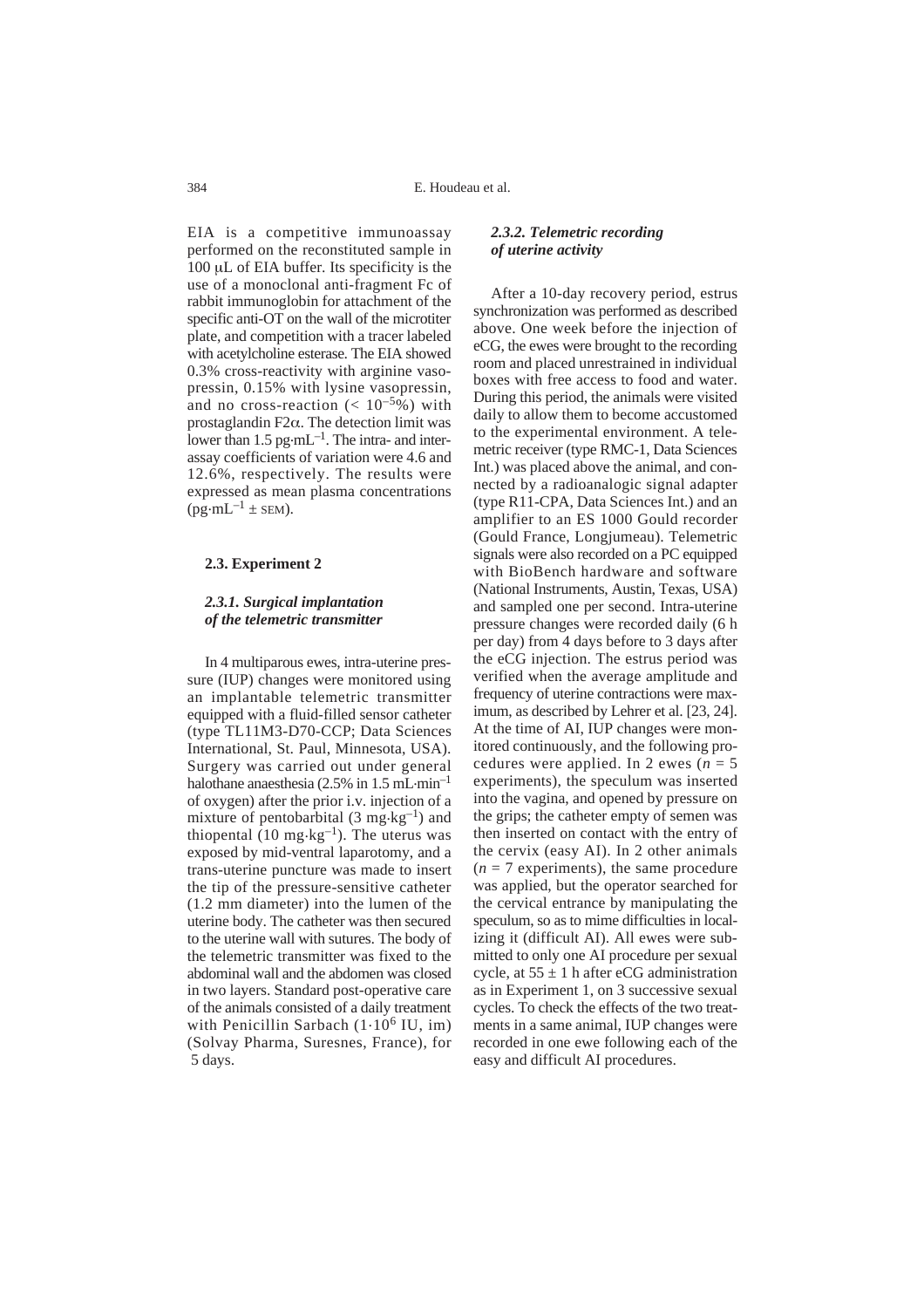All procedures were carried out with the same operator from Experiment 1, so that the effects of easy and difficult AI on IUP changes would be independent of the operator. For quantitative analysis, uterine activity was rated by calculating the integral of the curve  $(AUC \pm SEM)$  using BioBench software over a 2 min period immediately before AI (control period), and every 2 min after withdrawal of the speculum for 1 h. The results were expressed as the percentage of control uterine activity. In order to test the reactivity to OT (Syntocinon, Sandoz), 3 ewes were treated with OT (100 mIU, i.v.) at the end of the experimental period, and uterine activity was recorded for 1 h.

### **2.4. Statistics**

All statistical analyses were performed using SigmaStat 2.0 software. The main effects of two variables (AI procedure and time after AI) and their interaction were estimated on plasma OT and CORT levels (Experiment 1), and on IUP changes (Experiment 2), by two-way ANOVA. When significant effects were found ( $p < 0.05$ ), the Bonferroni test was used for comparisons with control values, and to check the difference between the means of plasma concentrations and the means of AUC values after AI. In Experiment 1, the difference in total duration of the AI treatment between "easy" and "difficult" procedures was compared using an unpaired *t*-test, and a *p* < 0.05 was considered as significant.

#### **3. RESULTS**

#### **3.1. Experiment 1**

Among the 40 ewes used in this study, 17 animals were scored as undergoing an "easy AI" and 18 a "difficult AI", respectively. Five ewes had to be eliminated from the experiment because they displayed abundant secretions and required vaginal clean-

ing before insemination. Nine primiparous ewes were present in the "difficult AI" group (50%), while 3 occurred in the "easy AI" group (18%). The total duration (mean  $\pm$ SEM) of the insemination procedure was significantly increased during difficult AI  $(43 \pm 4 \text{ s})$  when compared with easy AI  $(25 \pm 3 \text{ s}) (p < 0.001)$ .

## *3.1.1. Cortisol*

After the removal of ewes from their boxes, individual plasma CORT levels before the experiment ranged from 5.0 to 39.1 ng $\cdot$ mL<sup>-1</sup>. No difference was found in control mean concentrations between "easy AI" (14.5  $\pm$  2.2 ng·mL<sup>-1</sup>) and "difficult AI"  $(15.6 \pm 1.5 \text{ ng} \cdot \text{mL}^{-1})$  ewes. The ANOVA revealed a significant effect of the AI procedure  $(p < 0.01)$  and time after AI  $(p < 0.001)$ on CORT concentrations, but no interaction between the factors ( $p > 0.05$ ). Plasma CORT levels were significantly higher  $(p < 0.001)$  than control values in all samples during the 30 min period after AI in both groups of animals (Fig. 1). During the same period, no significant difference in mean concentrations was observed between the "easy AI" and "difficult AI" groups (Fig. 1).

## *3.1.2. Oxytocin*

Individual plasma OT levels before the experiment ranged from 3.6 to 27.1 pg $\cdot$ mL<sup>-1</sup>. The mean control concentrations reached 11.5  $\pm$  1.7 pg·mL<sup>-1</sup> and  $12.7 \pm 0.7$  pg $\cdot$ mL<sup>-1</sup> in the "easy AI" and "difficult AI" groups of ewes, respectively (not significant). The ANOVA revealed a significant effect of the AI procedure on OT concentrations ( $p < 0.01$ ). The mean OT concentration was significantly increased 5 min after a "difficult AI" procedure  $(17.4 \pm 1.7 \text{ pg} \cdot \text{mL}^{-1}; p < 0.05)$ , and then returned to the baseline (Fig. 2). In ewes belonging to the "easy AI" group, no significant difference in plasma OT levels was observed compared to the control value, whatever the time after AI (Fig. 2).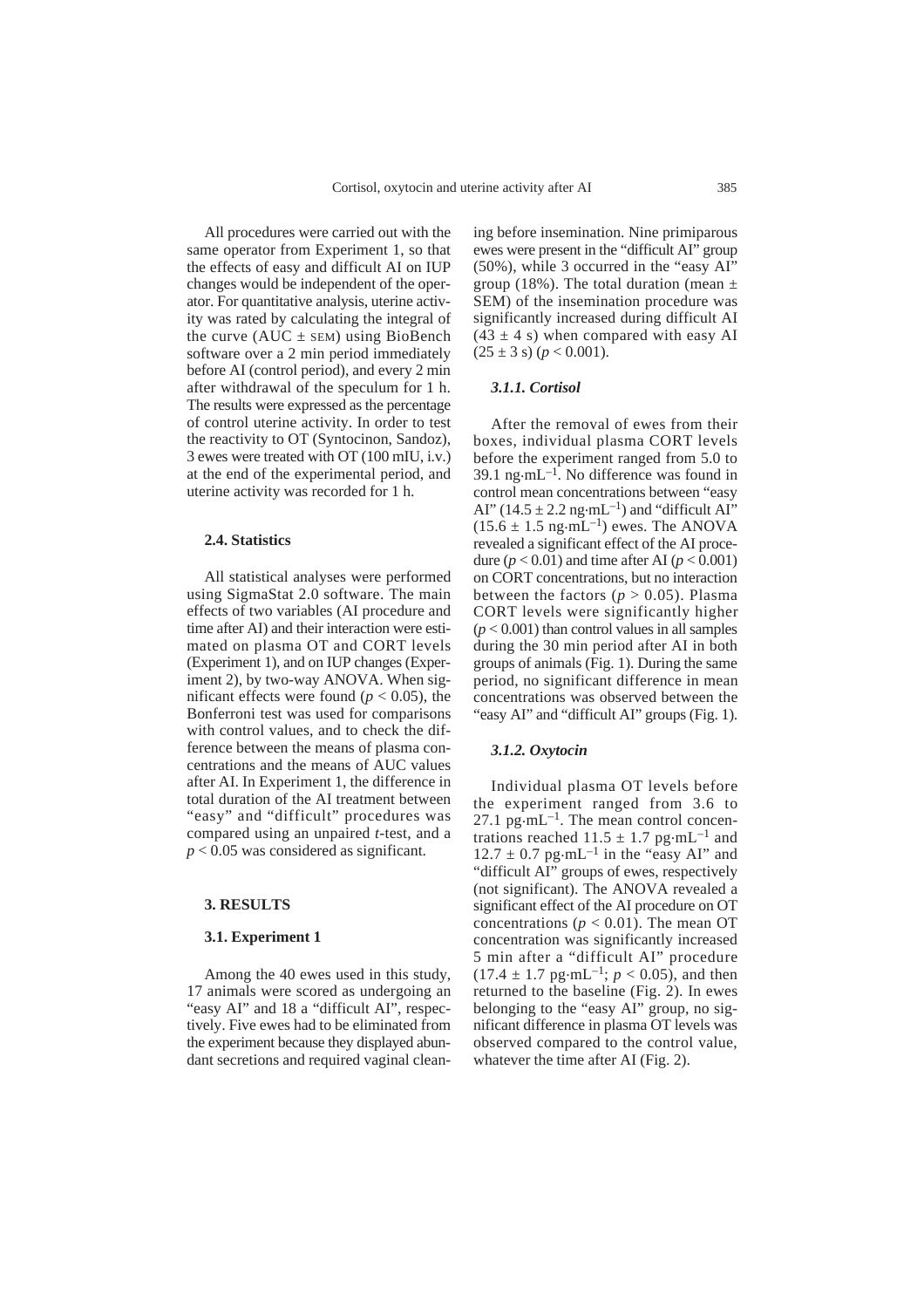

**Figure 1.** Mean plasma levels of CORT before and after easy or difficult procedures for simulated cervical AI. Data are means ± SEM. \* *p* < 0.05, \*\* *p* < 0.001 compared with control values. *n*: number of animals.

**Figure 2**. Mean plasma levels of OT after easy or difficult procedures for simulated cervical AI. Data are means  $\pm$  SEM. A significant increase in OT concentrations was observed 5 min after difficult AI. \* *p* < 0.05 compared with control values, and  $a, b$  differ  $p < 0.01$ between treatments. *n*: number of animals.

### **3.2. Experiment 2**

# *3.2.1. Uterine activity after simulation of AI and the effect of OT administration*

A representative control recording of IUP changes before AI is shown in Figure 3a. In all the ewes studied, the uterus displayed rhythmic contractile activity (1 to 3 contractions per min), with each contraction lasting 7–20 s. The mean amplitude of uterine contractions varied between ewes (range: 15–35 cm  $H<sub>2</sub>O$  and within the same animal, during successive estrus cycles (data not shown). Movements of operators in and out of the recording room did not affect this pattern of uterine activity.

At the time of simulated AI, an increase in uterine motor activity was observed in all animals (easy and difficult AI) (Figs. 3b and 3c). A uterine contraction occurred at each successive step during insemination, i.e. handling for the restraint of ewes before AI, introduction and opening of the speculum into the vagina, and finally insertion of the catheter on contact with the cervical entrance. At the end of AI, two patterns of motor activity occurred, depending on the insemination procedure. The comparison of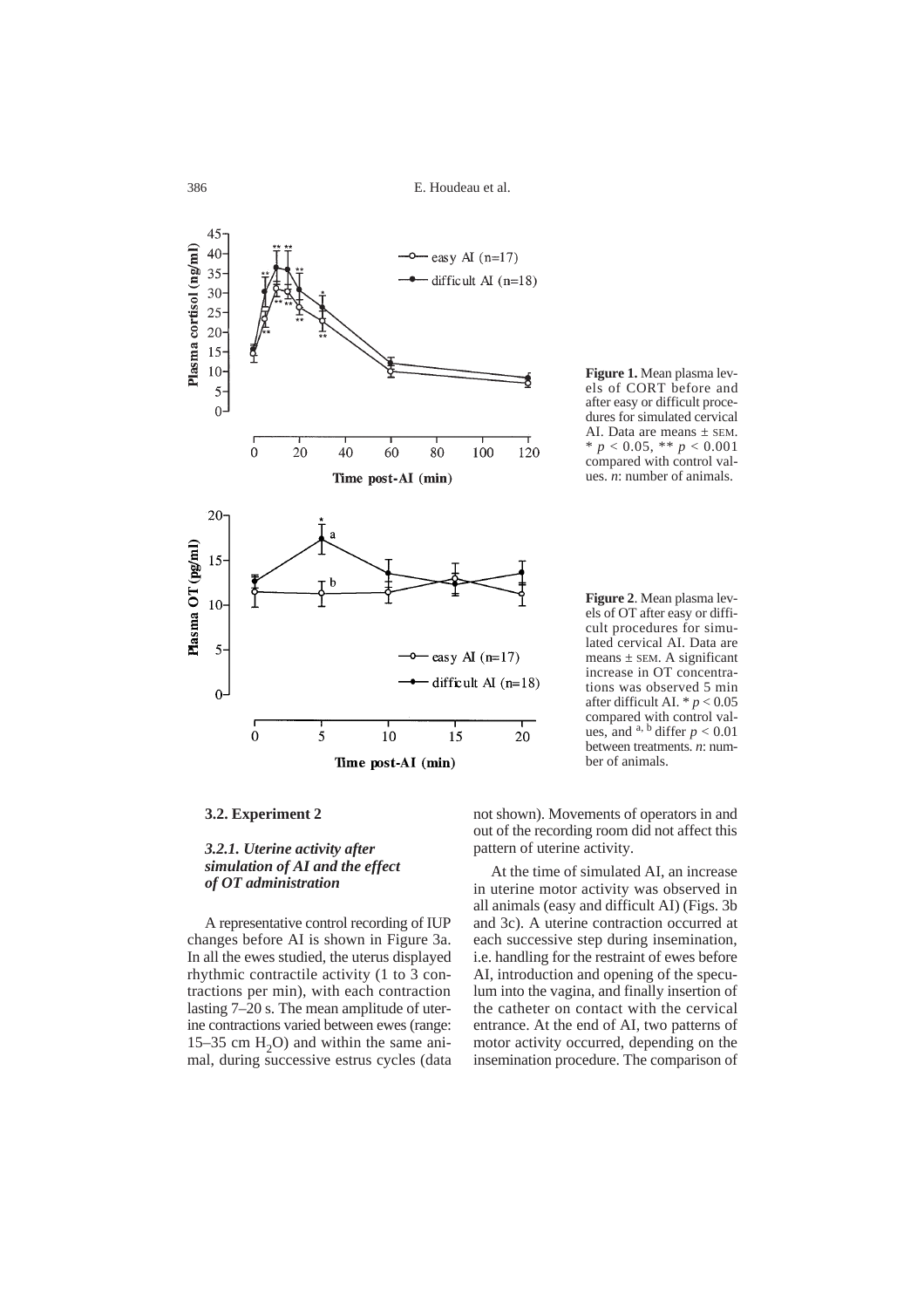

**Figure 3.** Direct telemetric intrauterine pressure recordings in the estrus ewe before (**a**), during and after simulation of easy (**b**) and difficult (**c**) procedures for cervical AI. Note the sustained rise in uterine motility after the end of stimulation in (c) when a difficult AI was performed (the two tracings are consecutive, as indicated by the gray arrow). (**d**) Intrauterine pressure changes in response to OT (100 mIU, i.v.). The technical insemination procedure in (b) and (c) can be broken down as follows: H: handling of animals to prepare for artificial insemination; S+O: insertion and opening of the speculum; I: simulation of insemination with a catheter empty of semen; End: withdrawal of the speculum.

easy and difficult AI procedures in a same ewe revealed that the difference in evoked uterine activity resulted from a difference in stimulation treatment only (not shown). When easy AI was performed  $(n = 5)$ (Fig. 3b), the frequency of uterine contractions increased for  $2 \pm 1$  min, and reached its maximum within the first minute after withdrawal of the speculum  $(3.4 \pm 2.2 \text{ contrast})$ tions per min versus  $1.2 \pm 0.5$  before the experiment). Uterine activity consisted of irregular contractions, sometimes of an amplitude greater than  $60 \text{ cm H}_2\text{O}$  (Fig. 3b). Following the integration of IUP records, a significant effect of the AI procedure and time after AI was found on uterine activity  $(p < 0.001)$ , as well as a significant interaction between the two factors ( $p < 0.001$ ). In the "easy" group of ewes, the uterine activity was significantly greater during the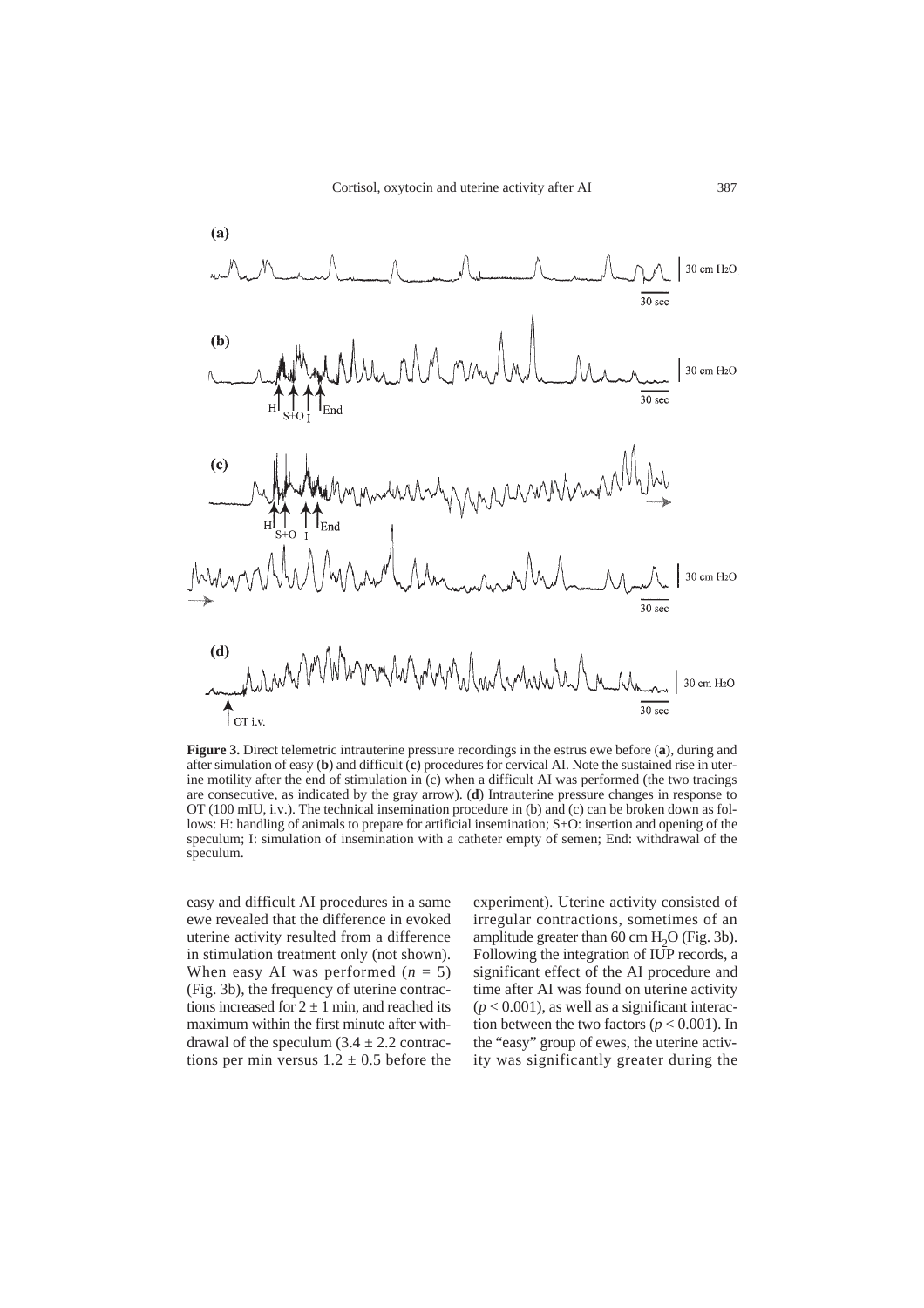#### E. Houdeau et al.



**Figure 4**. Integrated intrauterine pressure changes during successive 2 min periods following simulation of easy or difficult AI procedures. The values are expressed as a percentage of control activity (mean  $\pm$  SEM) calculated for the 2 min period just before the experiment (-2). An easy AI resulted in a transient increase in uterine activity, whereas the rise in activity was significant for 10 min when a difficult AI was carried out. *n*: number of experiments. \* *p* < 0.05, \*\*\* *p* < 0.001 compared with the control period, and a,b,c,d,e  $p < 0.001$  difference between easy and difficult AI procedures for each level of time.

2 min period immediately following AI, when compared with the control period  $(p < 0.05)$  (Fig. 4). By contrast, when a difficult AI was carried out  $(n = 7)$ , the increase in uterine activity lasted far after the end of stimulation, i.e.  $15 \pm 4$  min after withdrawal of the speculum (Fig. 3c). The integration of IUP records showed that a significant increase in uterine activity was maintained for 10 min after the end of stimulation, when compared with the control period  $(p < 0.001)$ (Fig. 4). In 5 of 7 experiments, IUP did not return to the baseline between uterine contractions during the maximum phase of uterine activity (Fig. 3c). Similar patterns of IUP changes were observed following the intravenous injection of OT (100 mIU), resulting in a sharp increase in uterine activity that lasted for  $10 \pm 3$  min ( $n = 3$ ) (Fig. 3d).

## **4. DISCUSSION**

The present study provides evidence that a rise in plasma levels of CORT and OT occurs after routine procedures for cervical AI in the ewe. Because AI was performed using a catheter empty of semen, it is concluded that these endocrine responses were due to environmental and genital stimuli associated with the handling of animals and the AI procedure only. By comparison, earlier studies in the same species had reported that stimuli associated with mating, such as olfactory, visual and tactile signals, and then coitus did not modify plasma levels of CORT and OT [12, 26].

In the ewe, adverse environmental stimuli increase uterine activity [3, 49], and this 'stress' effect may affect fertility [17, 31, 46]. In experiment 1, plasma CORT was measured, since it is accepted that changes in circulating CORT concentrations constitute a sensitive index of the response to environmental stimuli [7]. For operators following standard breeding procedures, the accessibility of the site of semen deposition is a limiting factor to the rapid achievement of AI. It is therefore suggested that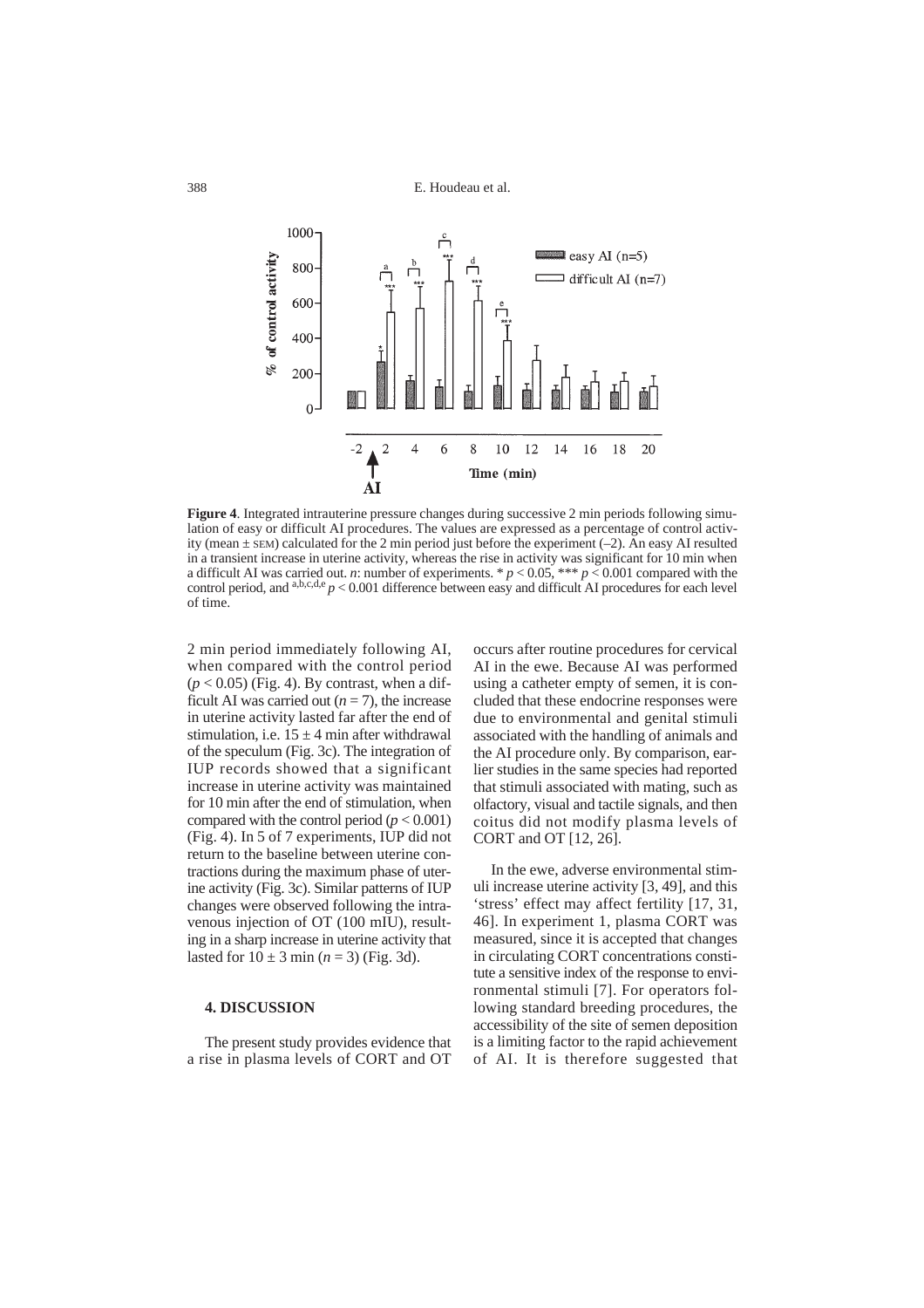difficulties in localizing the cervical entrance increase the amount of stimuli during AI. An easy cervical AI procedure is commonly observed in multiparous ewes because the high degree of distensibility of the vaginal canal after multiple births often permits rapid localization of the cervix without further stimulation. By contrast, a difficult AI procedure is often encountered in primiparous ewes, and is commonly observed in nulliparous ewes. Our study reveals that CORT levels were significantly raised following both easy and difficult AI. However, since the AI procedure was carried out in all animals, it cannot be ruled out that increases in CORT concentrations were due to handling the ewes only, and were thus unrelated to AI stimulation itself. The important point is that no significant difference in CORT concentrations was noted between the two groups of animals. This indicates that conditions of discomfort for ewes during a difficult AI procedure did not result in more stressful conditions when compared with an easy AI.

Plasma levels of OT prior to AI were low in both groups of animals, and were within the same range as those reported in the same species during the periovulatory period [43, 50]. An increase in circulating OT was observed after difficult AI, while no change to OT concentrations occurred following easy insemination. It is well established that mechanical stimulation of the vagina (e.g. vaginal distension) evokes a reflex release of OT, the so-called "Ferguson" reflex [9], in ewes as in other species [1, 9, 20, 35, 38]. During difficult AI, the fact that more vaginal stimulation occurred with the speculum, and that the duration of the insemination procedure was significantly longer than with easy AI  $(x2,$  this study) probably accounted for the rise in circulating OT. Therefore, our findings support the idea that the degree of the vaginal canal distensibility is a limiting factor in evoking a reflex release of OT during routine zootechnical AI procedures. This is consistent with the observations made by Schams et al. [42] in cows, who reported

that AI did not induce an OT response in adults, whereas a rise in OT levels was commonly observed in nulliparous animals.

Experiment 2 aimed to investigate whether the intensity of genital stimulation during an AI procedure can stimulate uterine activity. In our study, the telemetric monitoring of IUP changes provided an accurate and reliable tool enabling direct records of motor activity of the uterus in conscious animals. During estrus, uterine activity consisted of regular contractions of high amplitude, a motor pattern fully consistent with the observations of Lehrer et al. [23, 24] using the same technique. In our experiments, the fact that genital stimulation throughout the AI procedure always elicited an increase in uterine activity was consistent with previous studies conducted in the same species [24], as in mares [48] and in women [39]. In addition, we showed that the uterine activity did not return to the baseline when AI was accomplished, and that the uterus remained stimulated up to 20 min following a difficult AI. According to Prud'homme and Rousseau [34], the activation of genital tract motility during AI is due to a spinal reflex involving the sympathetic nervous system and noradrenaline release from the uterine nerve terminals. However, a uterine response of long duration after a difficult AI cannot be explained in terms of noradrenaline release, since the reflex activation of the sympathetic nerve fibers stopped after withdrawal of the speculum [34]. On the contrary, the uterus displays high responsiveness to OT during estrus [2, 13, 26]. As demonstrated in the present study, the intravenous injection of OT increased uterine activity in a pattern similar to that described in response to the genital stimulation of difficult AI. It therefore appears that the increase in uterine motility after a difficult AI followed an elevation in circulating OT levels as measured in experiment 1, indicating a temporal relationship between the reflex release of OT and the period of increased uterine motility. The same correlation has been reported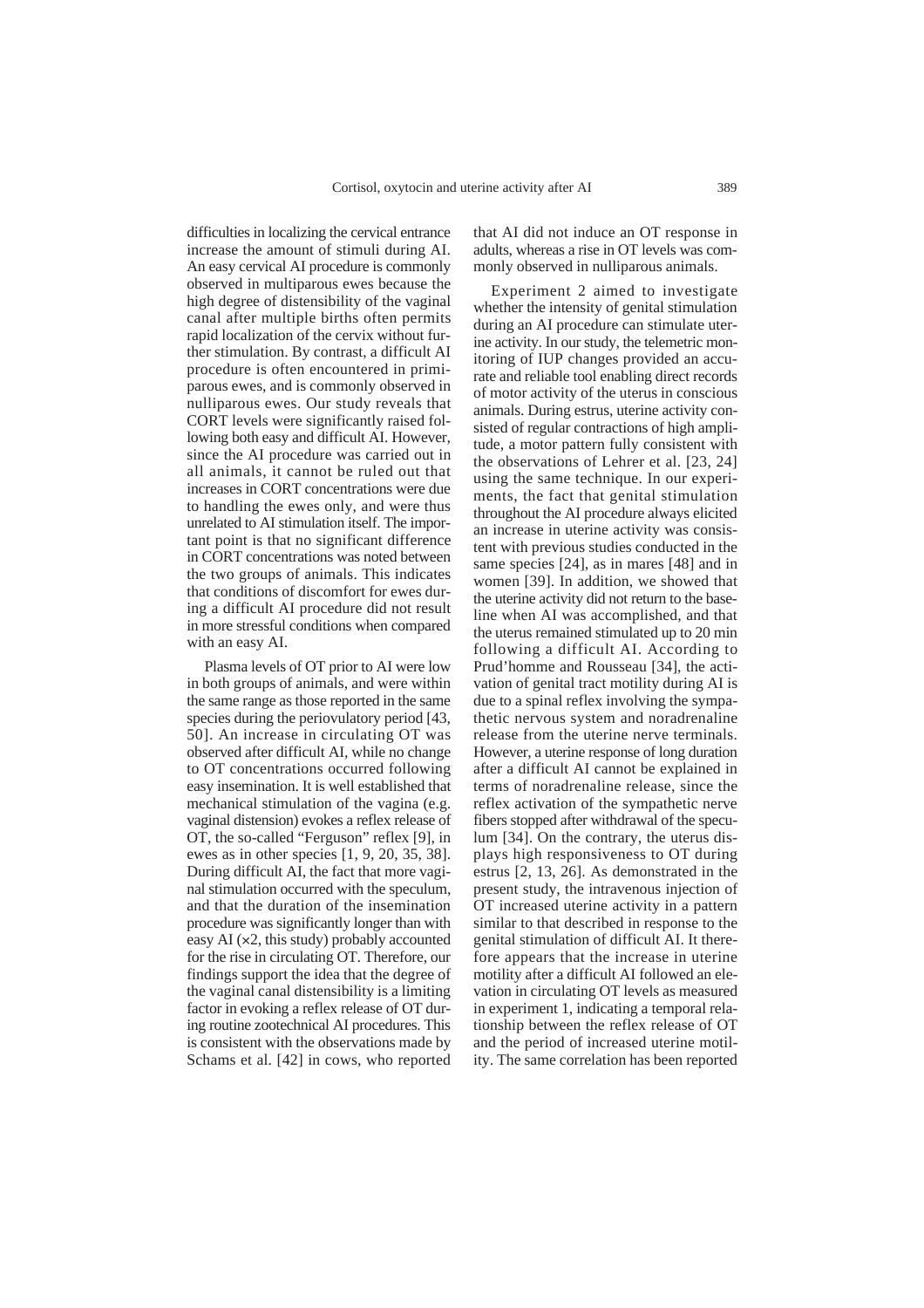in mares by Madill et al. [29], who demonstrated that AI elicited an OT secretion, resulting in an immediate increase of uterine contractions that lasted up to 30 min after insemination [48].

The literature investigating the dynamic transport of spermatozoa into the female genital tract clearly shows that uterine contractions play an important role in this process [8, 18, 28, 32]. However, it is also well established that strong peristalsis does not facilitate sperm transport, but often reduces fertility [22, 25]. Indeed, the uterus responds to mating by increasing its contractile rate, but only transiently, for less than 1 min in the ewe [12, 42] and macaque [14, 44], or for no longer than 2 min in the rabbit [11] and woman [10]. Therefore, it is tempting to speculate that a secretion of OT altering the contractile rate of the uterus for a long period is detrimental to fertility in a number of species, including the ewe. For example, it has recently been shown that the administration of OT at the time of AI does not improve pregnancy rates, and tends to reduce fertility [36, 40, 45]. Furthermore, there is evidence that in an attempt to enhance sperm transport, such an OT treatment in the ewe considerably diminishes the number of spermatozoa recovered in the fallopian tubes after insemination [27]. On the contrary, since a reflex release of OT does not occur at mating in the ewe [12, 26], as in the cow [42], it is assumed that OT does not play a significant role in sperm transport in these species. These observations account for interspecies differences, since an OT release in response to mating has been demonstrated in sows [5], and results from a higher stimulation of the genital tract when intra-uterine deposition of semen occurs. Thus, in contrast with ewes, a physiological role for OT in sperm transport may be suggested in sows, because OT administration at the time of AI improved fertility in this species [33].

In conclusion, the present study indicates that a reflex release of OT can be elicited during routine procedures for cervical AI in the ewe. This secretion occurs in response to vaginal stimulation with the speculum, when it is difficult to observe the cervical entrance before introducing the AI catheter. Further studies are needed to determine whether this release of OT is responsible in part for the low rates of fertility attained in this species when a cervical procedure is employed for insemination.

#### **ACKNOWLEDGMENTS**

The authors would like to thank Thierry Fassier for performing artificial insemination, and gratefully acknowledge the help given by Michel Julien and the INRA shepherds (Brouessy, France) with sample processing and animal handling, Kais Al-Gubory and Christian Poirier for assistance during surgery.

#### **REFERENCES**

- [1] Akaishi T., Robbins A., Sakuma Y., Sato Y., Neural inputs from the uterus to the paraventricular magnocellular neurons in the rat, Neurosci. Lett. 84 (1988) 57–62.
- [2] Avad V.J., Wathes D.C., Characterization of endometrial and myometrial oxytocin receptors in the non-pregnant ewe, J. Endocrinol. 123 (1989) 11–18.
- [3] Bontekoe E.H.M., Blacquiere J.F., Naaktgeboren C., Dieleman S.J., Willems P.P.M., Influence of environmental disturbances on uterine motility during pregnancy and parturition in rabbit and sheep, Behav. Processes 2 (1977) 41–73.
- [4] Chemineau P., Cognié Y., Guérin Y., Orgeur P., Vallet J.C., Training manual on artificial insemination in sheep and goats, Food and Agriculture Organization of the United Nations (FAO), animal production and health paper 83, Rome, 1991.
- [5] Claus R., Schams D., Influence of mating and intra-uterine oestradiol infusion on peripheral oxytocin concentrations in the sow, J. Endocrinol. 126 (1990) 361–365.
- [6] Conte-Devolx B., Oliver C., Giraud P., Castanas E., Boudouresque F., Gillioz P., Millet Y., Adrenocorticotropin,  $\beta$ -endorphin and corticosterone secretion in the Brattleboro rat, Endocrinology 110 (1982) 2097–2100.
- [7] Dantzer R., Mormède P., Stress in farm animals: a need for reevaluation, J. Anim. Sci. 57 (1983) 6–18.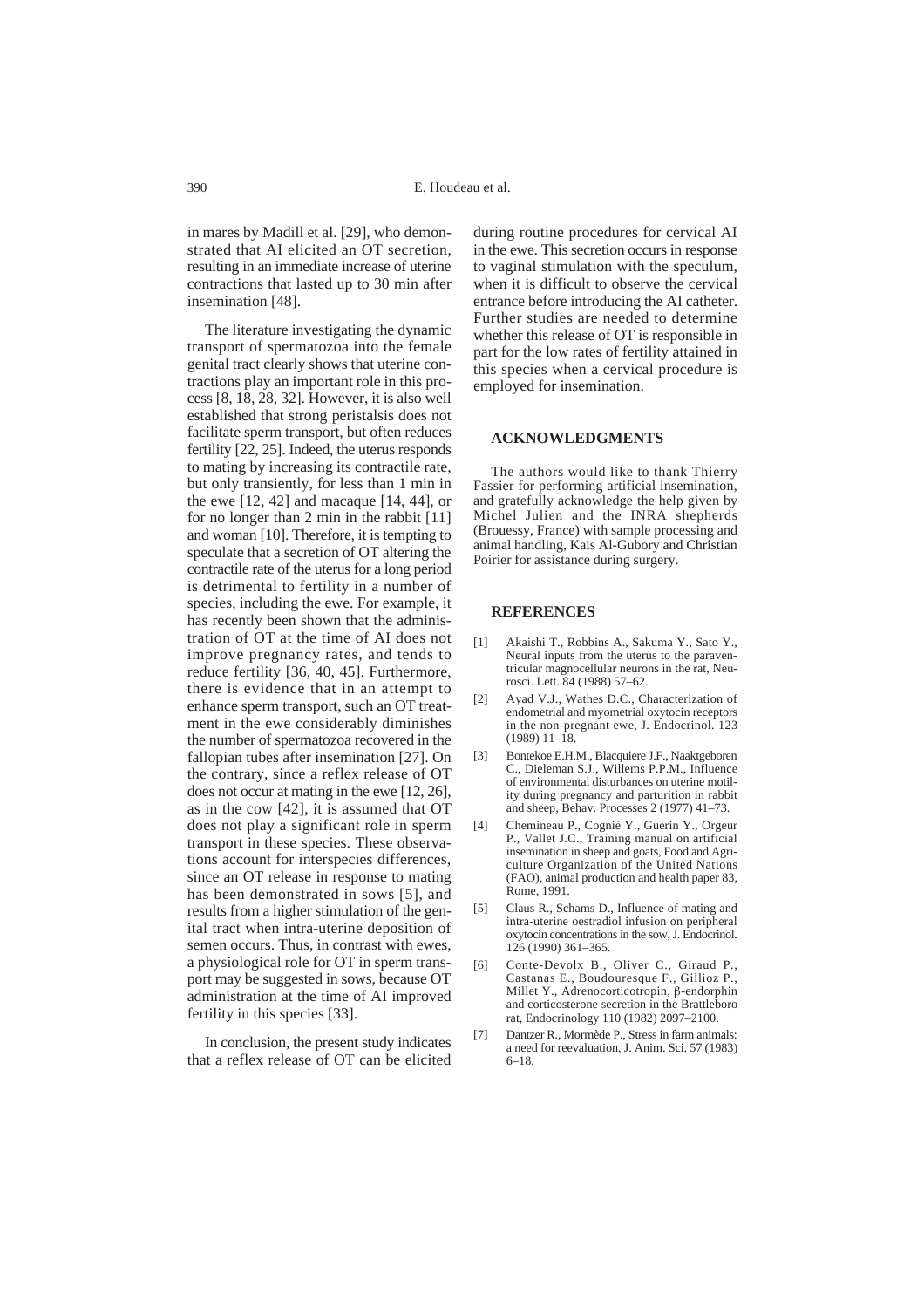- [8] Drobnis E.Z., Overstreet J.W., Natural history of mammalian spermatozoa in the female reproductive tract, Oxf. Rev. Reprod. Biol. 14 (1992) 1–46.
- [9] Ferguson J.K.W., A study of the motility of the intact uterus at term, Surg. Gynecol. Obstet. 73 (1941) 359–366.
- [10] Fox C.A., Wolff H.S., Baker J.A., Measurement of intra-vaginal and intra-uterine pressures during human coitus by radiotelemtry, J. Reprod. Fertil. 22 (1970) 243–251.
- [11] Fuchs A.R., Uterine activity during and after mating in the rabbit, Fertil. Steril. 23 (1972) 915–923.
- [12] Garcia-Villar R., Schams D., Alvinerie M., Laurentie M.P., Toutain P.L., Activity of the genital tract and plasma levels of oxytocin and cortisol at the time of mating in the ewe, J. Endocrinol. 105 (1985) 323–329.
- [13] Gilbert C.L., Cripps P.J., Wathes D.C., Effect of oxytocin on the pattern of electromyographic activity in the oviduct and uterus of the ewe around oestrus, Reprod. Fertil. Dev. 4 (1992) 193–203.
- [14] Goldfoot D.A., Westerborg-Van Loon H., Groeneveld W., Slob A.K., Behavioral and physiological evidence of sexual climax in the female stump-tailed macaques (*Macaca arctoides*), Science 208 (1980) 1477–1479.
- [15] Gorewit R.C., Wachs E.A., Sagi R., Merrill W.G., Current concept on the role of oxytocin in milk ejection, J. Dairy Sci. 66 (1983) 2236–2250.
- [16] Halbert G.W., Dobson H., Walton J.S., Buckrell B.C., The structure of the cervical canal of the ewe, Theriogenology 33 (1990) 977–979.
- [17] Hancock J.L., McGovern P.T., The transport of sheep and goat spermatozoa in the ewe, J. Reprod. Fertil. 15 (1968) 283–287.
- [18] Harper M.J.K., Gamete and zygote transport, in: Knobil E., Neill J.D. (Eds.), The Physiology of Reproduction, Raven Press, New York, 1994, pp. 123–187.
- [19] Homeida A.M., Cooke R.G., Biological halflife of oxytocin in the goat, Res. Vet. Sci. 37 (1984) 364–365.
- [20] Kendrick K., Keverne E.B., Hinton M.R.. Goode J.A., Cerebral spinal fluid and plasma concentrations of oxytocin and vasopressin during parturition and vaginocervical stimulation in the sheep, Brain Res. Bull. 26 (1991) 803–807.
- [21] Krehbiel D., Poindron P., Levy F., Prud'homme M.J., Peridural anesthesia disturbs maternal behavior in primiparous and multiparous parturient ewes, Physiol. Behav. 40 (1987) 463–472.
- [22] Kunz G., Beil D., Deininger H., Wildt L., Leyendecker G., The dynamics of rapid sperm transport through the female genital tract:

evidence from vaginal sonography of uterine peristalsis and hyterosalpingoscintigraphy, Human Reprod. 11 (1996) 627–632.

- [23] Lehrer A.R., Fischler H., Schindler H., Brown M., Telemetry of uterine motility in the cycling ewe, J. Anim. Sci. 38 (1974) 89–94.
- [24] Lehrer A.R., Schindler H., Brown M., Fischler H., The effect of mating, artificial insemination, and fright on uterine motility of the oestrous ewe, Anim. Reprod. Sci. 1 (1979) 297–304.
- [25] Leyendecker G., Kunz G., Wildt L., Beil D., Deininger H., Uterine hyperperistalsis and dysperistalsis as dysfunctions of the mechanism of rapid sperm transport in patients with endometriosis and infertility, Human Reprod. 11 (1996) 1542–1551.
- [26] Lightfoot R.J., The contractile activity of the genital tract of the ewe in response to oxytocin and mating, J. Reprod. Fertil. 21 (1970) 376.
- [27] Lightfoot R.J., Restall B.J.G., Effects of site of insemination, sperm motility and genital tract contractions on transport of spermatozoa in the ewe, J. Reprod. Fertil. 26 (1971) 1–13.
- [28] Lyons E.A., Taylor P.J., Zheng X.H., Ballard G., Levi C.S., Kredentser J.V., Characterization of subendometrial myometrial contractions throughout the menstrual cycle in normal fertile women, Fertil. Steril. 55 (1991) 771–775.
- [29] Madill S., Troedsson M.H.T., Alexander S.L., Shand N., Santschi E.M., Irvine C.H.G., Simultaneous recording of pituitary oxytocin secretion and myometrial activity in estrous mares exposed to various breeding stimuli. Proc. 7th Int. Symp. Equine Reprod. 1998, pp. 93–94.
- [30] Marnet P.G., Volland H., Pradelles P., Grassi J., Beaufils M., Subpicogram determination of oxytocin by an enzyme immunoassay using acetylcholine esterase as label, J. Immunoassay 15 (1994) 35–53.
- [31] Mattner P.E., Spermatozoa in the genital tract of the ewe. II. Distribution after coitus, Aust. J. Biol. Sci. 16 (1963) 688–694.
- [32] Overstreet J.W., Cooper G.W., Sperm transport in the reproductive tract of the female rabbit. I. The rapid phase of transport, Biol. Reprod. 19 (1978) 101–114.
- [33] Pena F.J., Dominguez J.C., Carbajo M., Anel L., Alegre B., Treatment of swine summer infertility syndrome by means of oxytocin under field conditions, Theriogenology 49 (1998) 829–836.
- [34] Prud'homme M.J., Rousseau J.P., Study of uterine motor responses to vaginal and uterine stimulations in the ewe in oestrus, Reprod. Nutr. Dev. 22 (1982) 597–610.
- [35] Richard P., Moos F., Freund-Mercier M.J., Bursting activity in oxytocin cells, in: Leng G. (Ed.), Pulsatility in neuroendocrine systems, CRC Press, Boca Raton, 1988, pp. 75–99.